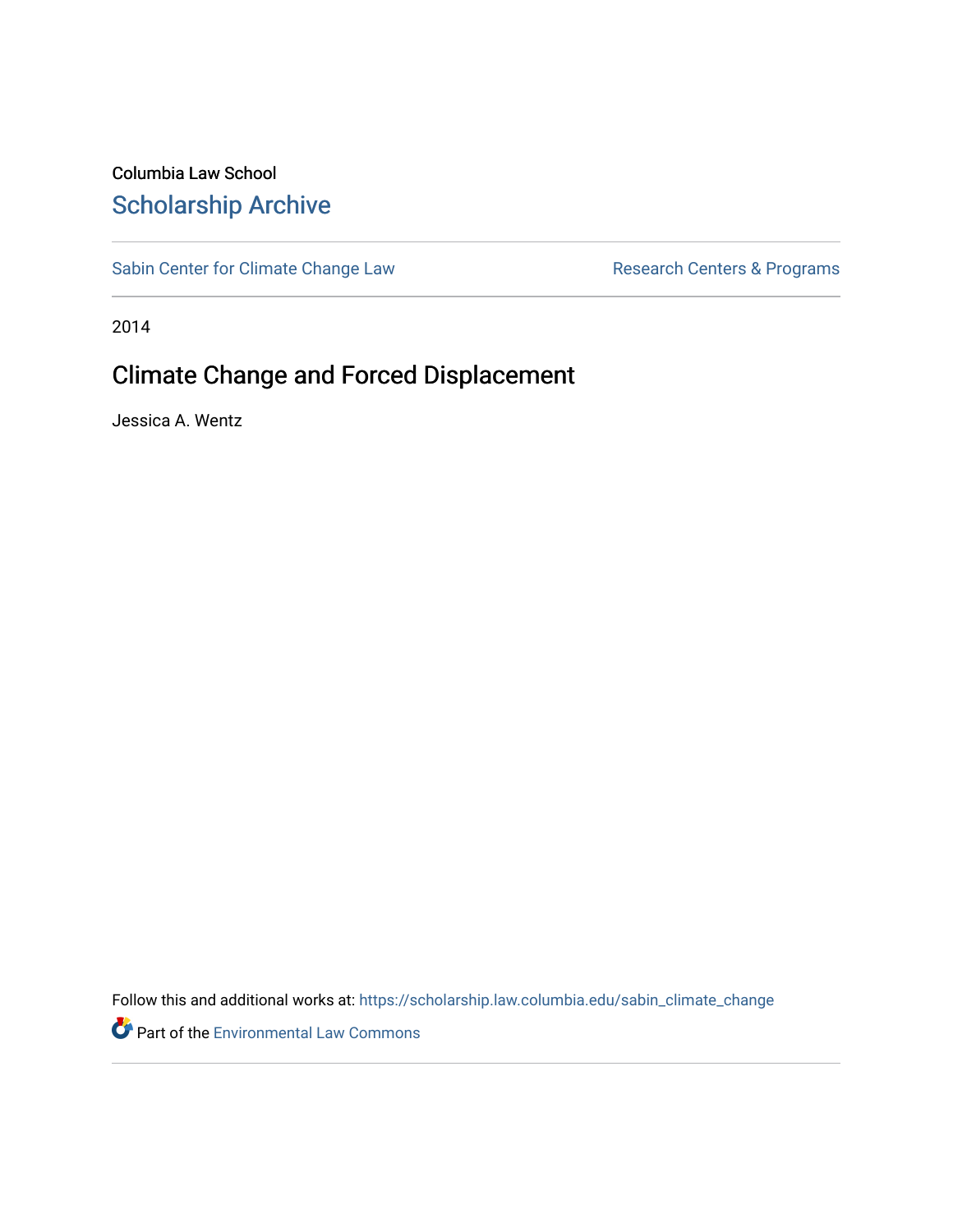

SABIN CENTER FOR CLIMATE CHANGE LAW

## **Climate Change and Forced Displacement:**

Calling for an International Dialogue on the Legal Rights of Persons Displaced by Climate Change and Corresponding Obligations of National Governments

*The international community must anticipate and prepare itself to address a number of largely unprecedented challenges posed by climate change for which the existing mechanisms may prove inadequate: one is the possibility of large numbers of persons displaced across borders by climate change, which existing international law cannot adequately address.*

- UN Secretary-General Ban Ki-moon (2009)

In the coming decades, climate change will displace millions of people from their homes. Current estimates of the number of "climate refugees" and "environmental migrants" by 2050 range from 25 million to 1 billion people, and the number could soar still higher later in the century if greenhouse gas emissions are not seriously reduced. It now appears very likely that the global average surface temperature increase will exceed the UN target of 2°C, and it may well rise 3-4°C by 2100. An increase of this magnitude would lead to severe, pervasive and irreversible impacts on human and natural systems, rendering many areas uninhabitable and triggering massive displacement from vulnerable locations such as low-lying islands, coastlines, and deserts.

Many of the people displaced by climate change will be unable to resettle within their own countries, either because there is no remaining habitable land, or because of the combined pressures of environmental degradation, poverty, socioeconomic upheaval, political conflict, and other destabilizing forces. This raises many questions about how to avoid an international climate diaspora of unmanageable proportions and how to plan for resettlement in a manner that minimizes adverse impacts on both displaced persons and receiving communities. But we have not even begun to negotiate let alone answer the most fundamental of these questions: where will these people go?

As of 2014, there is no international agreement on the obligations of countries with respect to persons displaced by climate change. Some have argued that such persons should be afforded the same legal protections as political refugees under the 1951 Convention Relating to the Status of Refugees, but its definition of "refugee" covers only those fleeing persecution. Other instruments of international humanitarian law also fail to address the fundamental rights of climate migrants and corresponding obligations of countries. The issue has been raised several times during the United Nations Framework Convention on Climate Change (UNFCCC) negotiations, and some of the most recent outcome documents have acknowledged that "migration, displacement and human mobility" should be addressed in the loss and damage framework that is being discussed for the 2015 climate agreement. To this end, the draft negotiating text for the 2015 climate agreement calls for the establishment of a climate change displacement coordination facility that would provide support for emergency relief, assist in providing organized migration and planned relocation, and undertake compensatory measures. Such a facility could certainly help with planning and managing international relocation efforts, and perhaps clarifying the obligations of countries with respect to persons displaced by climate change. However, given the tenor of UNFCCC negotiations, at the moment it seems unlikely that the 2015 agreement will include any kind of legal framework for addressing the rights of displaced persons or corresponding obligations of national governments.

This issue has also received very little attention from domestic policymakers. A few of the most vulnerable countries have begun to develop relocation plans for their citizens and are attempting to acquire land